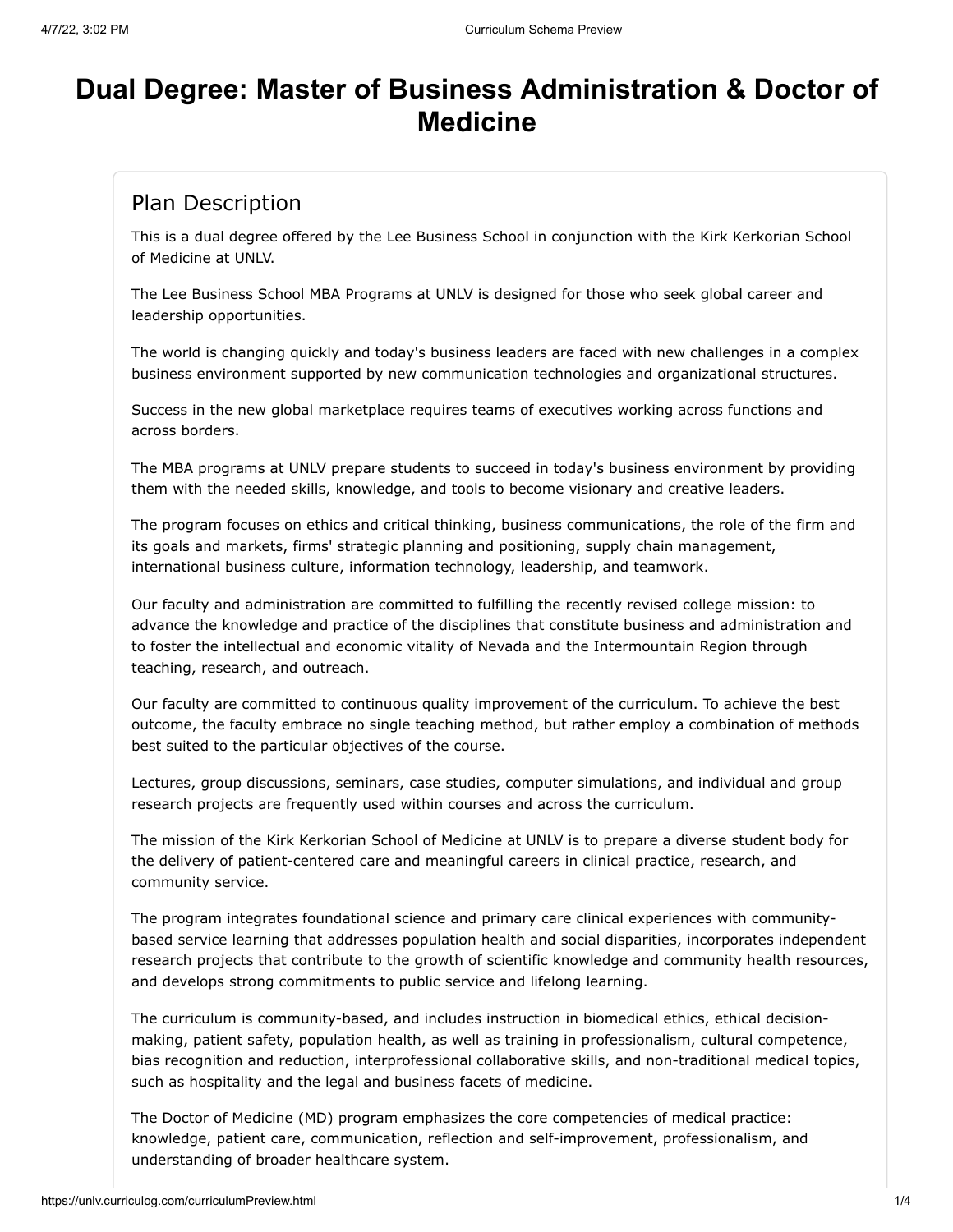The curriculum is organized around the relationships between students, faculty, and the community, and provides the cognitive and technical skills necessary to succeed in any clinical environment.

Students will directly apply their learning in the service of others, and provide compassionate, high quality care in collaboration with many other health professionals.

**For more information about your program, including your graduate program handbook and learning outcomes, please visit the [Degree Directory.](https://www.unlv.edu/degree/dual-mba-md)**

# Plan Admission Requirements

[Application deadlines](http://www.unlv.edu/graduatecollege/application-deadlines)

Applications available on the [UNLV Graduate College website.](http://graduatecollege.unlv.edu/admissions/)

The admission requirements for the dual degree are the same as those stated under the original programs linked below:

- Master of Business Administration
- Doctor of Medicine

See the Application Process section under the MBA and MD programs linked above.

Applications will be reviewed by representatives of both Schools, in an independent process within each college. Applicants must be admitted to both schools to qualify for the dual degree program for that term.

If denied by one program, the applicant will have the option of proceeding with a single degree program with departmental approval.

All domestic and international applicants must review and follow the Graduate College Admission and Registration Requirements.

Students are accepted into a degree program as described in the Graduate Catalog.

#### Plan Requirements

Total Credits Required: 208

#### Course Requirements

Total Credits Required for the Business Administration M.B.A.: 30

MBA Core Required Courses – Credits: 18